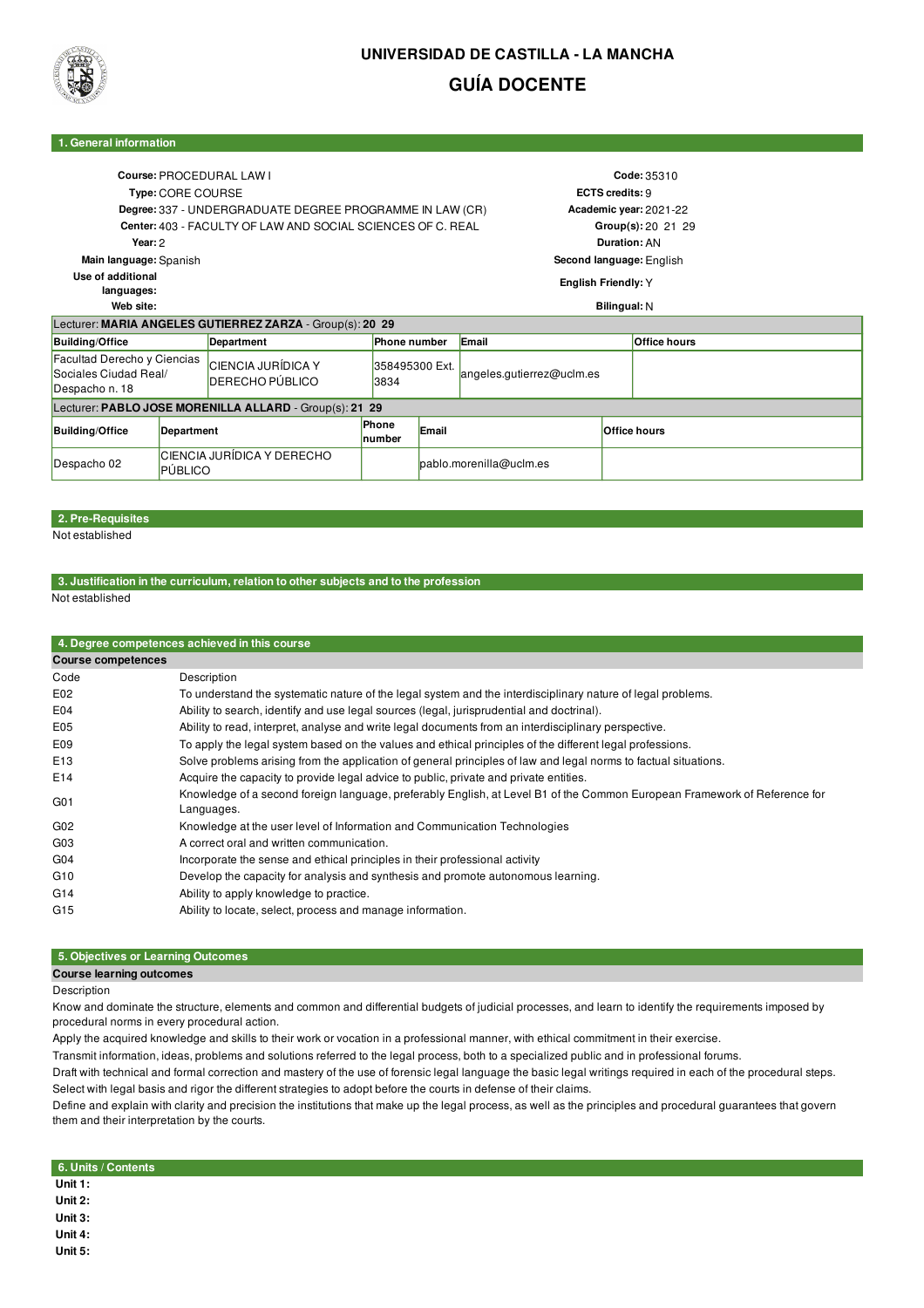- **Unit 6:**
- **Unit 7: Unit 8:**
- **Unit 9:**
- **Unit 10:**
- **Unit 11:**
- **Unit 12:**
- **Unit 13:**
- **Unit 14:**
- **Unit 15:**
- **Unit 16:**
- **Unit 17:**
- **Unit 18:**
- **Unit 19:**

| 7. Activities, Units/Modules and Methodology                                                   |                                         |                                                                                   |                  |                                         |                              |   |                          |  |  |
|------------------------------------------------------------------------------------------------|-----------------------------------------|-----------------------------------------------------------------------------------|------------------|-----------------------------------------|------------------------------|---|--------------------------|--|--|
| <b>Training Activity</b>                                                                       | Methodology                             | <b>Related Competences</b>                                                        | <b>ECTS</b>      |                                         |                              |   | Hours As Com Description |  |  |
| Class Attendance (theory) [ON-<br>SITE <sub>1</sub>                                            | Lectures                                | E02 E04 E05 E09 E13 E14<br>G01 G02 G03 G04 G10<br>G <sub>14</sub> G <sub>15</sub> | 1.8              | 45                                      | <sup>N</sup>                 |   |                          |  |  |
| Problem solving and/or case<br>studies [ON-SITE]                                               | Problem solving and exercises           | E02 E04 E05 E09 E13 E14<br>G01 G02 G03 G04 G10<br>G <sub>14</sub> G <sub>15</sub> | 0.9 <sub>l</sub> | 22.5                                    | Y                            | N |                          |  |  |
| Study and Exam Preparation [OFF-<br>SITE <sub>1</sub>                                          | Self-study                              | E02 E04 E05 E09 E13 E14<br>G01 G02 G03 G04 G10<br>G14 G15                         | 3                | 75                                      | <sup>N</sup>                 |   |                          |  |  |
| Practicum and practical activities<br>report writing or preparation [OFF-<br>SITE <sub>1</sub> | Project/Problem Based Learning<br>(PBL) | E02 E04 E05 E09 E13 E14<br>G01 G02 G03 G04 G10<br>G14 G15                         | 2.4              | 60                                      | Y                            | N |                          |  |  |
| Other off-site activity [OFF-SITE]                                                             | Debates                                 | E02 E04 E05 E09 E13 E14<br>G01 G02 G03 G04 G10<br>G <sub>14</sub> G <sub>15</sub> | 0.9              | 22.5                                    | Y                            | N |                          |  |  |
|                                                                                                | 9 <br>Total:                            | 225                                                                               |                  |                                         |                              |   |                          |  |  |
| Total credits of in-class work: 2.7                                                            |                                         |                                                                                   |                  |                                         | Total class time hours: 67.5 |   |                          |  |  |
| Total credits of out of class work: 6.3                                                        |                                         |                                                                                   |                  | Total hours of out of class work: 157.5 |                              |   |                          |  |  |

As: Assessable training activity

Com: Training activity of compulsory overcoming (It will be essential to overcome both continuous and non-continuous assessment).

| 8. Evaluation criteria and Grading System         |                                 |                                   |             |  |  |  |
|---------------------------------------------------|---------------------------------|-----------------------------------|-------------|--|--|--|
| <b>Evaluation System</b>                          | <b>Continuous</b><br>assessment | Non-<br>continuous<br>evaluation* | Description |  |  |  |
| Final test                                        | 40.00%                          | 100.00%                           |             |  |  |  |
| Assessment of problem solving and/or case studies | 16.00%                          | $0.00\%$                          |             |  |  |  |
| Assessment of active participation                | 4.00%                           | $0.00\%$                          |             |  |  |  |
| Test                                              | 40.00%                          | $0.00\%$                          |             |  |  |  |
| Total:                                            | 100.00%                         | 100.00%                           |             |  |  |  |

According to art. 6 of the UCLM Student Evaluation Regulations, it must be provided to students who cannot regularly attend face-to-face training activities the passing of the subject, having the right (art. 13.2) to be globally graded, in 2 annual calls per subject, an ordinary and an extraordinary one (evaluating 100% of *the competences).*

| 9. Assignments, course calendar and important dates                                                               |              |
|-------------------------------------------------------------------------------------------------------------------|--------------|
| Not related to the syllabus/contents                                                                              |              |
| <b>Hours</b>                                                                                                      | hours        |
| Problem solving and/or case studies [PRESENCIAL][Problem solving and exercises]                                   | 22.5         |
| Practicum and practical activities report writing or preparation [AUTÓNOMA][Project/Problem Based Learning (PBL)] | 50           |
| Other off-site activity [AUTÓNOMA][Debates]                                                                       | 12.5         |
| Unit 1 (de 19):                                                                                                   |              |
| <b>Activities</b>                                                                                                 | <b>Hours</b> |
| Class Attendance (theory) [PRESENCIAL][Lectures]                                                                  | 5            |
| Study and Exam Preparation [AUTÓNOMA][Self-study]                                                                 | 10           |
| Unit 2 (de 19):                                                                                                   |              |
| <b>Activities</b>                                                                                                 | <b>Hours</b> |
| Class Attendance (theory) [PRESENCIAL][Lectures]                                                                  | 5            |
| Study and Exam Preparation [AUTÓNOMA][Self-study]                                                                 | 8            |
| Unit 3 (de 19):                                                                                                   |              |
| <b>Activities</b>                                                                                                 | <b>Hours</b> |
| Class Attendance (theory) [PRESENCIAL][Lectures]                                                                  | 5            |
| Study and Exam Preparation [AUTÓNOMA][Self-study]                                                                 | 8            |
|                                                                                                                   |              |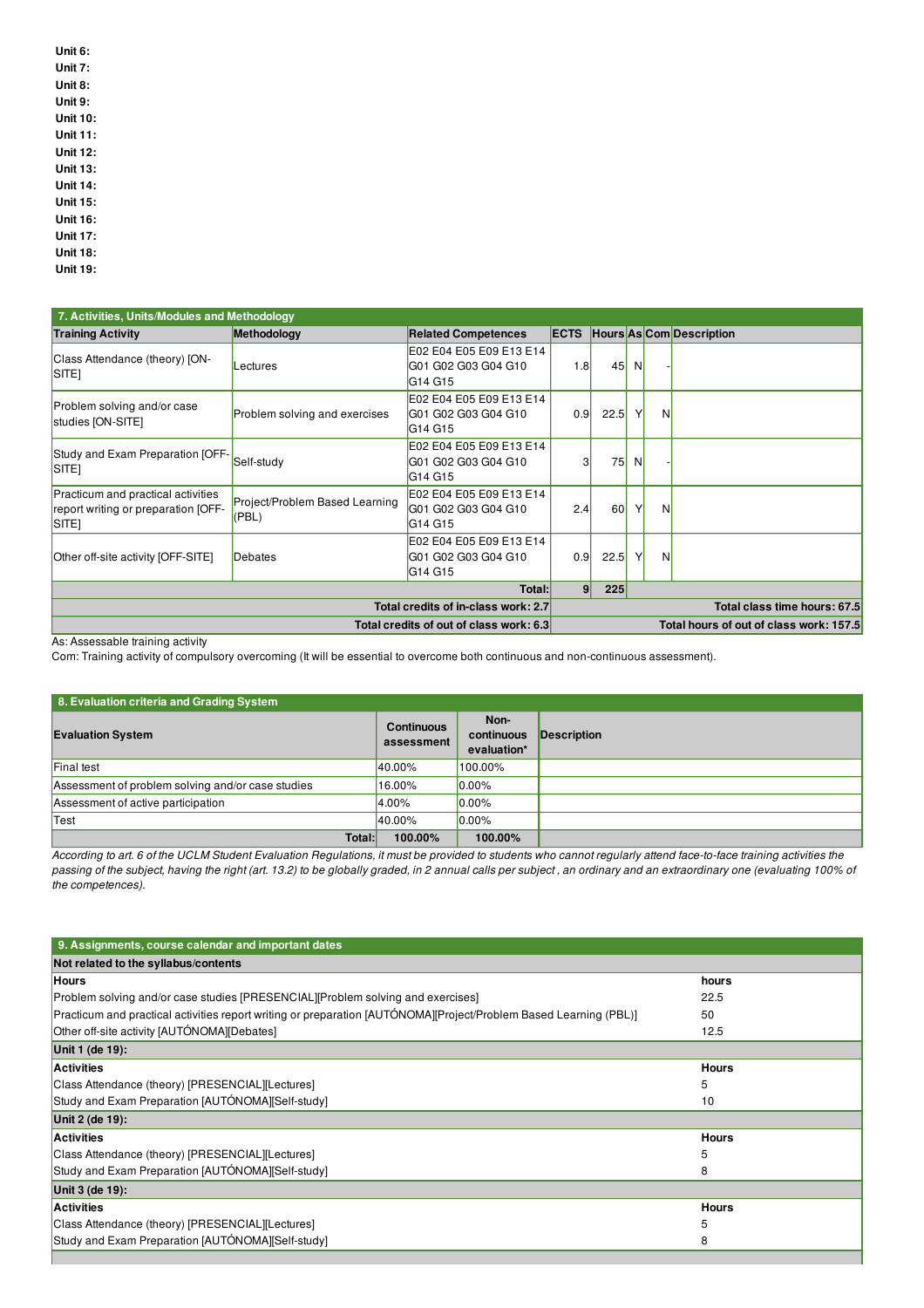| Unit 4 (de 19):                                                                                                                         |                |
|-----------------------------------------------------------------------------------------------------------------------------------------|----------------|
| <b>Activities</b>                                                                                                                       | Hours          |
| Class Attendance (theory) [PRESENCIAL][Lectures]                                                                                        | 4              |
| Study and Exam Preparation [AUTÓNOMA][Self-study]                                                                                       | 6              |
| Unit 5 (de 19):                                                                                                                         |                |
| Activities                                                                                                                              | <b>Hours</b>   |
| Class Attendance (theory) [PRESENCIAL][Lectures]                                                                                        | 5              |
| Study and Exam Preparation [AUTÓNOMA][Self-study]                                                                                       | 9              |
| Unit 6 (de 19):                                                                                                                         |                |
| <b>Activities</b>                                                                                                                       | <b>Hours</b>   |
|                                                                                                                                         | 1              |
| Class Attendance (theory) [PRESENCIAL][Lectures]                                                                                        |                |
| Study and Exam Preparation [AUTÓNOMA][Self-study]                                                                                       | $\overline{c}$ |
| Unit 7 (de 19):                                                                                                                         |                |
| Activities                                                                                                                              | Hours          |
| Class Attendance (theory) [PRESENCIAL][Lectures]                                                                                        | 3              |
| Study and Exam Preparation [AUTÓNOMA][Self-study]                                                                                       | 5              |
| Unit 8 (de 19):                                                                                                                         |                |
| <b>Activities</b>                                                                                                                       | <b>Hours</b>   |
| Class Attendance (theory) [PRESENCIAL][Lectures]                                                                                        | $\overline{c}$ |
| Study and Exam Preparation [AUTÓNOMA][Self-study]                                                                                       | 4              |
|                                                                                                                                         |                |
| Unit 9 (de 19):                                                                                                                         |                |
| <b>Activities</b>                                                                                                                       | <b>Hours</b>   |
| Class Attendance (theory) [PRESENCIAL][Lectures]                                                                                        | $\overline{c}$ |
| Study and Exam Preparation [AUTÓNOMA][Self-study]                                                                                       | 3              |
| Unit 10 (de 19):                                                                                                                        |                |
| <b>Activities</b>                                                                                                                       | <b>Hours</b>   |
| Class Attendance (theory) [PRESENCIAL][Lectures]                                                                                        | 1              |
| Study and Exam Preparation [AUTÓNOMA][Self-study]                                                                                       | 2              |
|                                                                                                                                         |                |
| Unit 11 (de 19):                                                                                                                        |                |
| <b>Activities</b>                                                                                                                       | <b>Hours</b>   |
| Class Attendance (theory) [PRESENCIAL][Lectures]                                                                                        | $\overline{c}$ |
| Study and Exam Preparation [AUTÓNOMA][Self-study]                                                                                       | 2              |
| Unit 12 (de 19):                                                                                                                        |                |
| <b>Activities</b>                                                                                                                       | <b>Hours</b>   |
| Class Attendance (theory) [PRESENCIAL][Lectures]                                                                                        | $\overline{c}$ |
| Study and Exam Preparation [AUTÓNOMA][Self-study]                                                                                       | 2              |
| Unit 13 (de 19):                                                                                                                        |                |
| <b>Activities</b>                                                                                                                       | <b>Hours</b>   |
|                                                                                                                                         |                |
| Class Attendance (theory) [PRESENCIAL][Lectures]                                                                                        | 1              |
| Study and Exam Preparation [AUTÓNOMA][Self-study]                                                                                       | 2              |
| Unit 14 (de 19):                                                                                                                        |                |
| <b>Activities</b>                                                                                                                       | <b>Hours</b>   |
| Class Attendance (theory) [PRESENCIAL][Lectures]                                                                                        | 2              |
| Unit 15 (de 19):                                                                                                                        |                |
| Activities                                                                                                                              |                |
|                                                                                                                                         |                |
|                                                                                                                                         | <b>Hours</b>   |
| Class Attendance (theory) [PRESENCIAL][Lectures]                                                                                        | 1              |
| Study and Exam Preparation [AUTÓNOMA][Self-study]                                                                                       | 2              |
| Unit 16 (de 19):                                                                                                                        |                |
| <b>Activities</b>                                                                                                                       | <b>Hours</b>   |
|                                                                                                                                         | 1              |
| Class Attendance (theory) [PRESENCIAL][Lectures]<br>Study and Exam Preparation [AUTÓNOMA][Self-study]                                   | 2              |
| Unit 17 (de 19):                                                                                                                        |                |
|                                                                                                                                         |                |
| <b>Activities</b>                                                                                                                       | <b>Hours</b>   |
|                                                                                                                                         | 1              |
|                                                                                                                                         | 2              |
| Class Attendance (theory) [PRESENCIAL][Lectures]<br>Study and Exam Preparation [AUTÓNOMA][Self-study]<br>Unit 18 (de 19):               |                |
|                                                                                                                                         | <b>Hours</b>   |
|                                                                                                                                         | 1              |
| <b>Activities</b><br>Class Attendance (theory) [PRESENCIAL][Lectures]<br>Study and Exam Preparation [AUTÓNOMA][Self-study]              | 2              |
|                                                                                                                                         |                |
|                                                                                                                                         | <b>Hours</b>   |
|                                                                                                                                         | 1              |
|                                                                                                                                         |                |
| Unit 19 (de 19):<br>Activities<br>Class Attendance (theory) [PRESENCIAL][Lectures]<br>Study and Exam Preparation [AUTÓNOMA][Self-study] | 2              |
| <b>Global activity</b>                                                                                                                  |                |
| <b>Activities</b>                                                                                                                       | hours          |
| Class Attendance (theory) [PRESENCIAL][Lectures]                                                                                        | 45             |
| Problem solving and/or case studies [PRESENCIAL][Problem solving and exercises]                                                         | 22.5           |
| Study and Exam Preparation [AUTÓNOMA][Self-study]                                                                                       | 73             |
| Practicum and practical activities report writing or preparation [AUTÓNOMA][Project/Problem Based Learning (PBL)]                       | 50             |